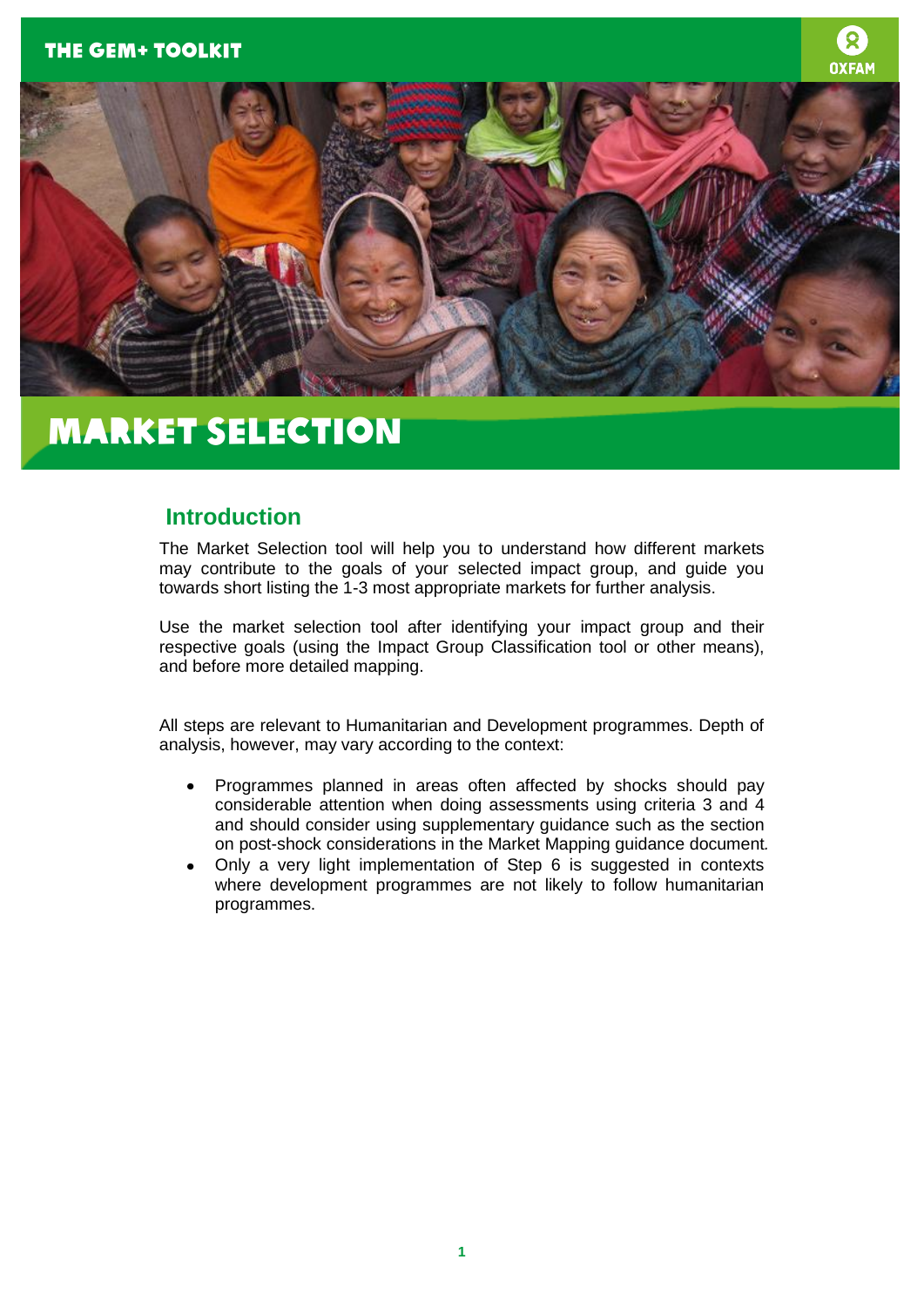

## **Average time for using this tool?**

**For humanitarian** programmes at least 1 - 2 working days are earmarked for this step to enable some key informant and focus group interviews. **For development programmes** use 3 - 5 days depending on the complexity of the context and the number of potential markets.

However, irrespective of the time and resources available, *try not to rush this stage*. Confidence in the final decisions and choices made is vital and, if necessary, take time to undertake additional analysis.

## **Who needs to be involved?**

Oxfam project staff, programme managers and partners; market representatives/ actors that have an overview of market systems; local and international NGOs, government actors and civil society groups working in the intervention area; and in the case of understanding labour markets, key informants and representatives of the type of labour identified should be involved. Consider representatives from associations/unions and training institutions.

## **Important Related Items**

• Market Mapping

.

• Impact Group Classification

It may be necessary to collect and analyse data on care, gender role and resilience potentials of selected markets. The following tools can help with the collection of this information:

- Rapid Care Analysis
- Violence against women guidance
- Social Norms Analysis
- PCVA
- VRA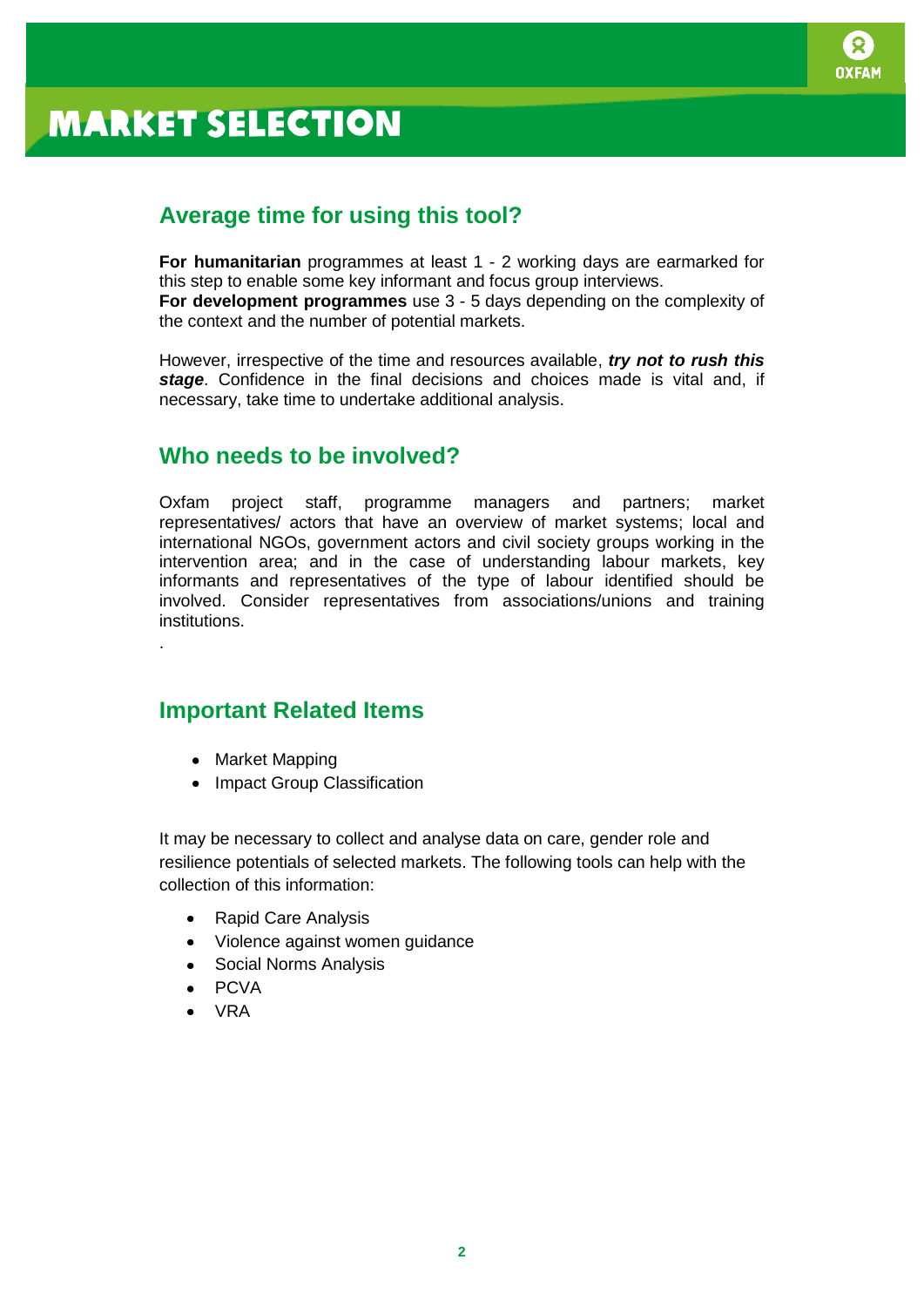

# **Activity 1: Preparing your market long list**

Select up to 10 market options based on your research, and consider postshock situations.

## **Activity 2: Assessment criteria**

Use 7 criteria to help you do further analysis and start to drill down your long-list.

## **Activity 3: Short-listing markets**

With your team assess the best options based on your research, together with the opportunities for wider market system change.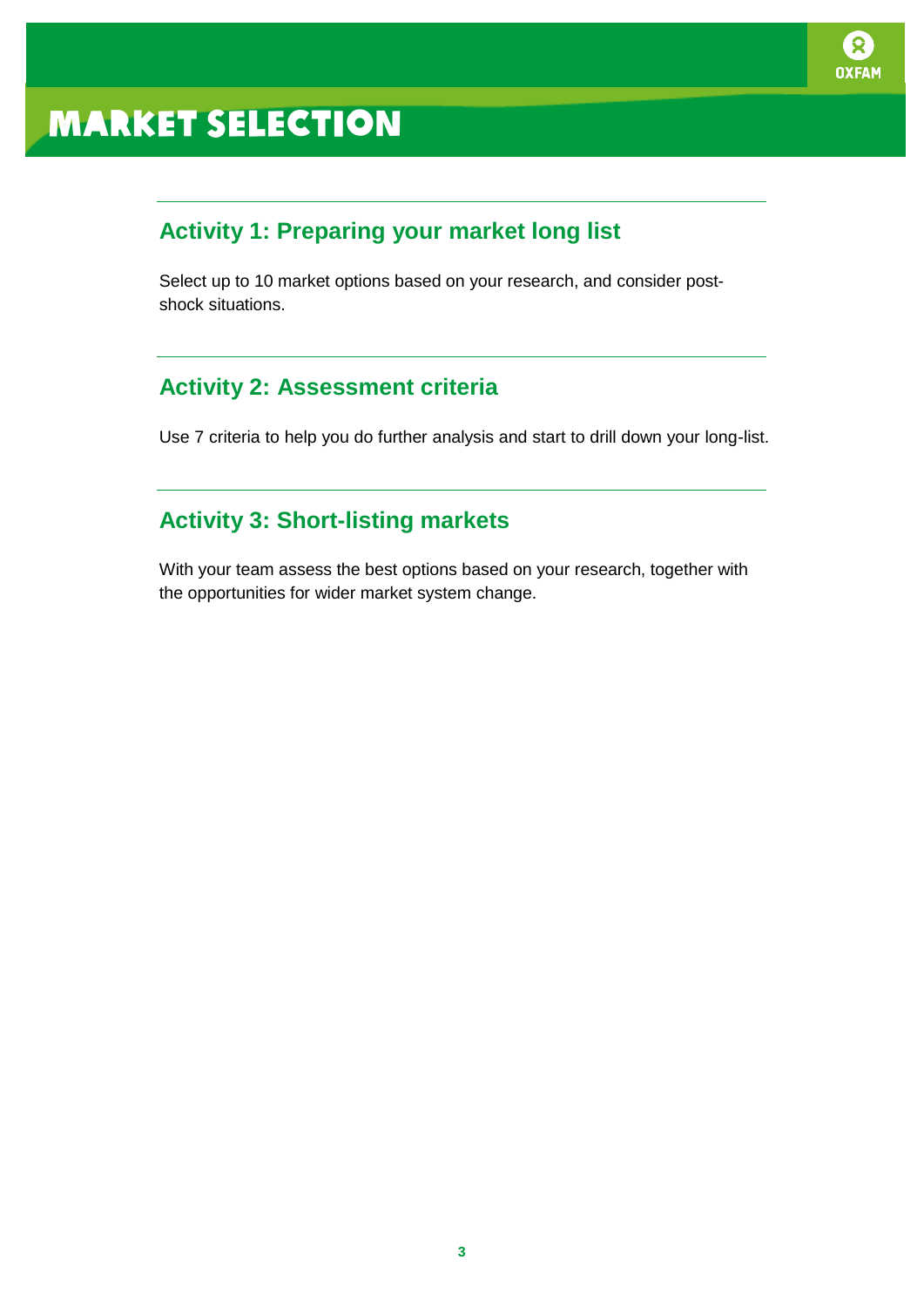

## **Activity 1: Preparing your market long list**

### **Step 1: Data on your impact groups and goals**

Before starting Market Selection, you should have completed the impact group classification exercise, and identified the immediate goals of your selected impact group. Please see the Impact Group Classification guidance document for advice on how to collect this information.

Review your impact group goals, and keep these front and centre of subsequent planning.

**In a post-shock context:** to what extent are markets going to be relied on in the planned responses? Keep in mind that all interventions (cash and or in-kind) rely on markets to a certain extent.

### **Step 2: Begin adding information on potential markets**

At this stage you would have also compiled a list of potential markets to consider in a more formal review. As a guide, you should start from a long list of around 6-10 potential markets.

Bring in additional stakeholders to input on what markets they believe might be important to focus on too. Considering markets that might not at first seem obvious might bring up some interesting conclusions. Consider both markets that poor people already engage within, and ones that they don't currently seem visible in too.

**In a post-shock context:** is there scope to link a humanitarian market-based response to an existing/potentially future longer-term market development response? If so, for what market systems?

### **Step 3: Review the literature**

 $\overline{a}$ 

Identify from your long-list, which market systems require more in-depth analysis, and which market systems you already have data for.

The following activities require a reasonable amount of information that may or may not already have been collected.

Consider data collected from previous assessments, other GEM+ tools, reports and information available as secondary data from a number of sources including relevant government ministries, research bodies (such as universities and  $FEWSNET$ <sup>1</sup>, and private sector entities engaged in the markets of interest. You may also need to conduct your own research, or collaborate with other agencies to share resources and local knowledge. Coordination platforms can be useful in accessing such information.

<sup>&</sup>lt;sup>1</sup> FEWSNET: Family Early Warning System Network [\(http://www.fews.net/\)](http://www.fews.net/)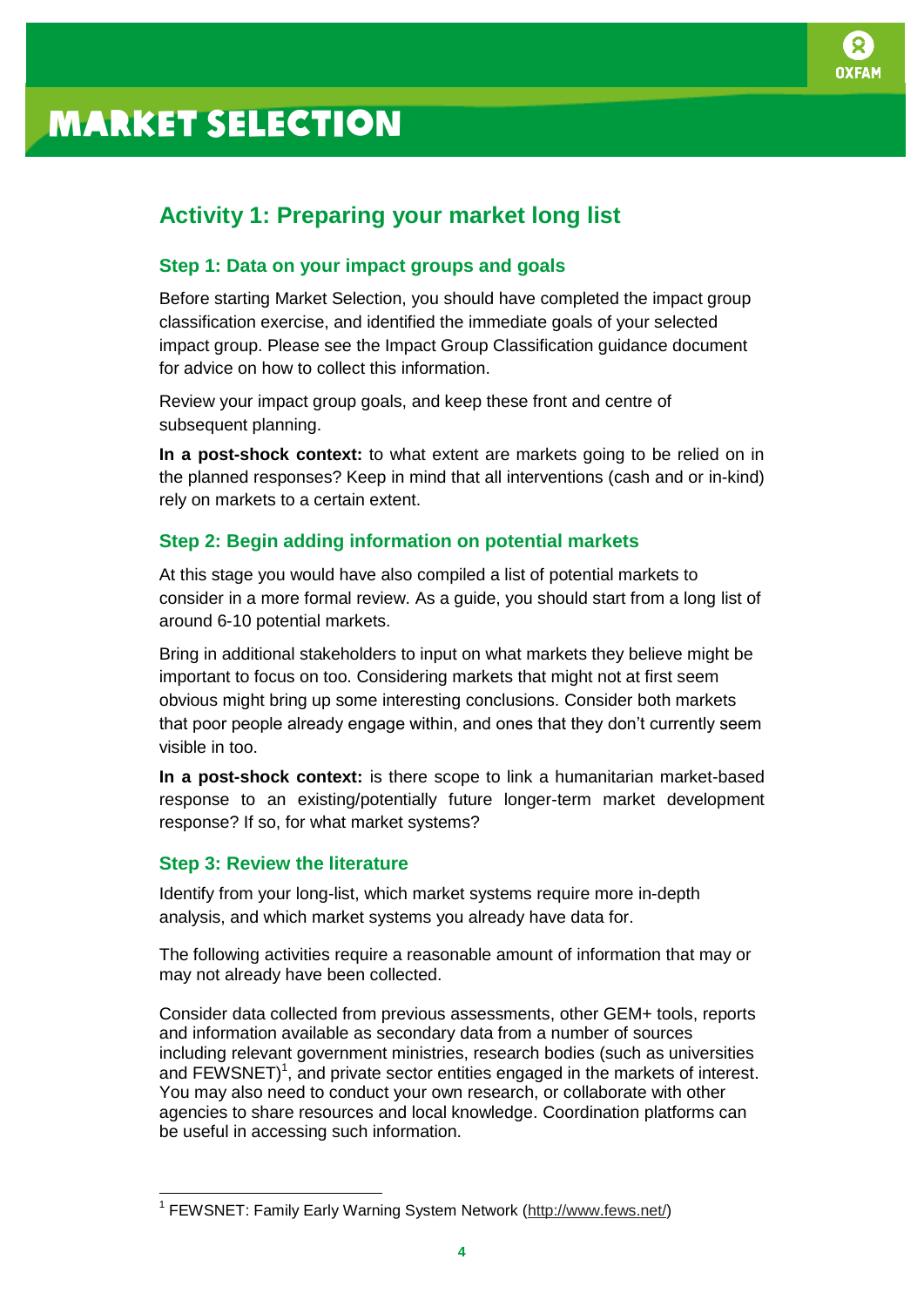

### **Additional considerations for post-shock situations**

Depending on the type of shock, there may not be a lot of time or resources to undertake significant primary data collection. Tried and tested tools for the collection of market data in emergency contexts are available. However, knowing how much primary and secondary data to collect can be a challenge. Depending on the scale and type of humanitarian responses, different levels and types of market analysis is recommended. For example, cash interventions that provide cash to households for their basic household needs will not require as detailed market analysis as a cash intervention for shelter materials or livelihood assets. In some cases a quick market place analysis consisting of trader interviews is sufficient to check the capacity of the market to meet daily needs.

Some livelihood assets (such as fishing boats, types of machinery or seeds) and shelter materials (such as corrugated iron sheeting, types of skilled labour such as masonry) will need detailed market system analysis to ensure the scale of potential demand can be met in a timely manner at reasonable prices.

### **Emergency orientated analysis tools include:**

- RAM: [The Rapid Assessment for Markets \(RAM\)](http://www.cashlearning.org/resources/library/540-rapid-assessment-for-markets) provides a quick and basic snapshot of how key markets operate immediately after a shock, to support initial decision on feasibility of response options [\(http://www.cashlearning.org/resources/library/540-rapid-assessment-for](http://www.cashlearning.org/resources/library/540-rapid-assessment-for-markets)[markets\)](http://www.cashlearning.org/resources/library/540-rapid-assessment-for-markets).
- EMMA: The Emergency Market Mapping Analysis (EMMA) Toolkit provides guidance on selection and analysis of critical market system(s) after a shock to inform response options, both direct and indirect support to markets, from relief to recovery [\(http://emma-toolkit.org/get/\)](http://emma-toolkit.org/get/).
- MIFIRA: The Market Information and Food Insecurity Response Analysis provides a logically sequenced set of questions, and corresponding analytical tools to help operational agencies anticipate the likely impact of alternative responses (food and/or cash based) at a household level and local market level, and thereby identify the response that best fits a given food insecurity context [\(http://barrett.dyson.cornell.edu/MIFIRA/\)](http://barrett.dyson.cornell.edu/MIFIRA/).

**Additional guidance: The Minimum Economic Recovery Standards (MERS).** The MERS articulate the minimum level of technical and other assistance to be provided in promoting the recovery of economies and livelihoods in crisis. The focus is on strategies and interventions designed to improve income, cash flow, asset management, and growth among crisis-affected households and enterprises, emphasizing the re-start of enterprises and livelihoods strategies, and improving market productivity and governance.

[\(http://www.seepnetwork.org/minimum-economic-recovery-standards](http://www.seepnetwork.org/minimum-economic-recovery-standards-resources-174.php)[resources-174.php\)](http://www.seepnetwork.org/minimum-economic-recovery-standards-resources-174.php)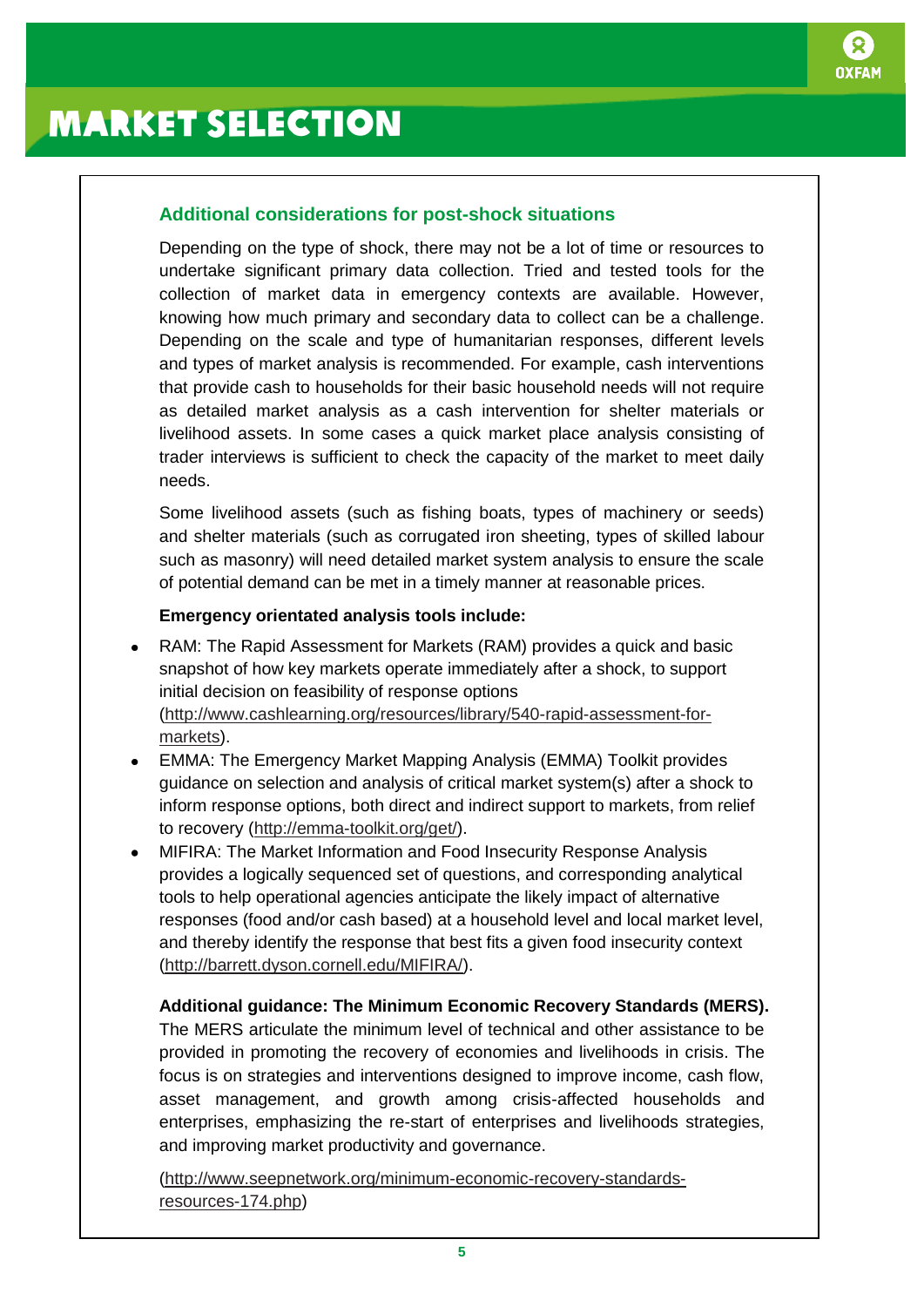

## **Activity 2: Assessment criteria**

## **Step 1: Define criteria depending on goals**

The criteria you decide to apply to each of the markets will depend on the goals of your target impact group. However as a minimum, we expect all programmes to identify market systems that provide opportunities for women, don't increase risk and have economic potential.

Seven common identified criteria are (see step 2 for full details):

- 1. Market economic potential
- 2. Risk reduction and resilience
- 3. Labour opportunities
- 4. Food security
- 5. Farm systems and environmental impact
- 6. Women's economic empowerment and gender
- 7. Capacity to respond to increased demand in a post-shock context

The list provided is not exhaustive, additional criteria and questions, and data collection methods can be developed.

The criteria do overlap, but this is deliberate so that key issues can be included irrespective of the criteria chosen. For instance:

- $\circ$  If the programme focus is working with chronically poor groups, more emphasis will be given to food security, labour and risk issues.
- o If the programme focus is working with market ready farming women more attention can be given to women's economic empowerment, farm systems and market potential.
- o In a context that faces recurrent shocks, a combination of criteria may be used but greater attention to risk reduction should be given to ensure long-term livelihoods selected are not vulnerable to repeated shocks. Consider referring to analysis tools that can provide a greater insight into the impact of re-current shocks on markets (as a way to identify mitigation and resilience activities). Guidance in the post-shock considerations section of the Market Mapping Guidance can be applied.
- o In a post-shock context, criteria may focus on the potential for quick economic recovery (i.e.: short term economic potential) and protection of food security but also, opportunities that provide long term economic potential that are resistant to shocks.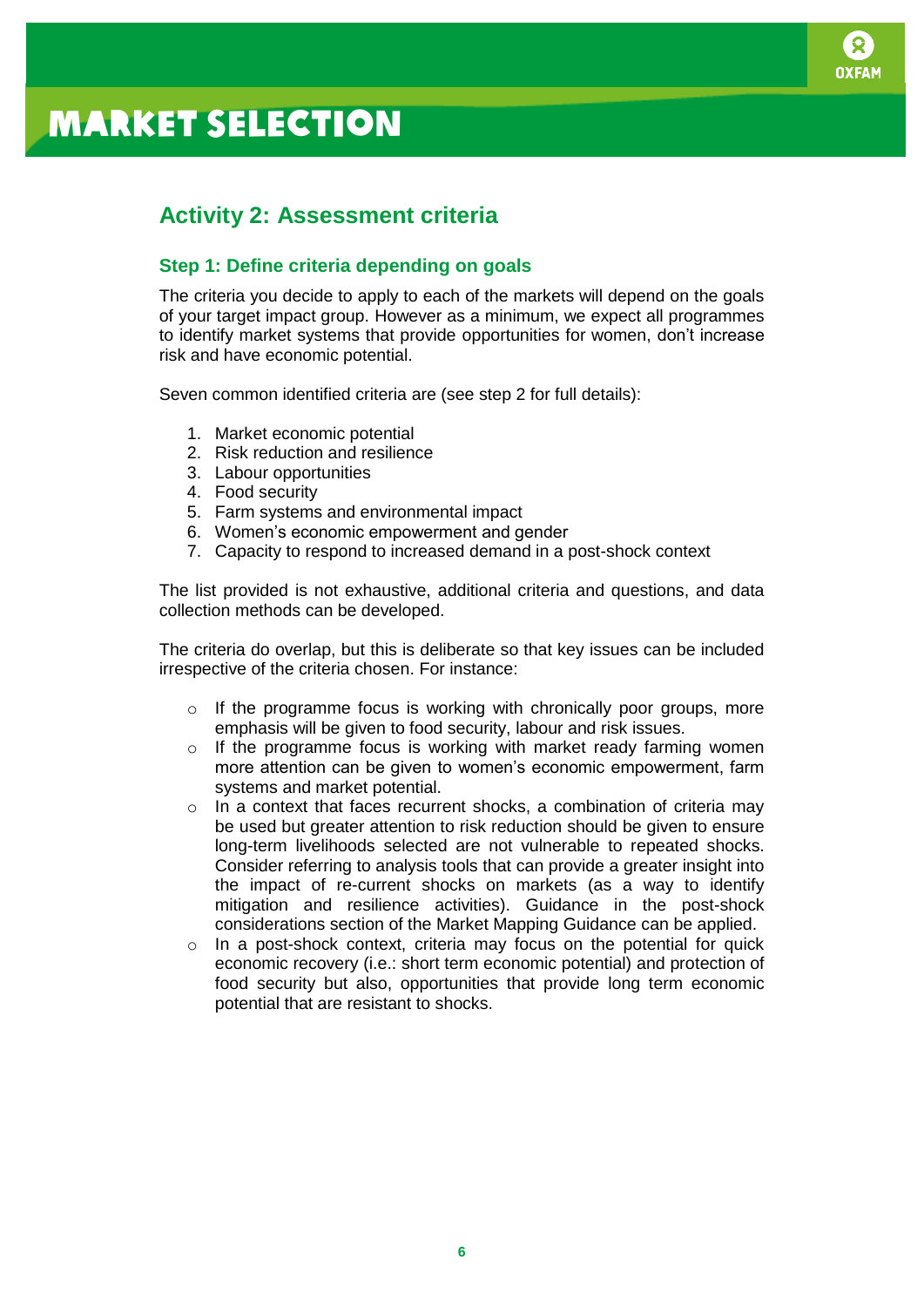

### **Step 2: Determine your research plan/data collection**

Once you have decided on your criteria, determine how you will collect information needed. See Activity 1: Step 3 for guidance on how to collect this in your context, and see below for detailed questions and analysis suggested for each criteria. Create a research plan, research methodology, and means of sharing findings following research at this point.

#### **Criteria 1: Market economic potential**

Demand for the product or service in question needs to be high enough to absorb the additional production from poor people. If we target markets that do not have sufficient or consistent enough demand, we will encourage farmers to produce things that cannot be sold or encourage people to engage in an uncertain and unreliable sector.

We also need to target markets that have the right type of demand – for instance niche markets that demand stringent production standards may not be suitable for many poor.

It is important to consider here that humanitarian interventions can disrupt market potential (positively or negatively) and create peaks in demand or drastic short-term drops (e.g.: distribution of seeds to all farmers in a community will negatively affect the seeds dealers but a cash distribution will positively affect food and other basic needs traders). Ensure you understand what is driving the demand.

Key questions to consider for each market include:

- How many people are currently involved in the market? Starting with markets that already reach large numbers can be a good way to achieve scale.
- How might demand for this product or labour change and therefore how many people might it absorb in the future? When exploring demand some key questions to ask are:
	- o Where are the key markets for this product and how much is sold in each? Markets could be local, national or export.
	- o Is there current unmet demand?
	- $\circ$  How is demand currently changing decreasing? Increasing? Staying the same? What is driving this and what is the prediction for future demand?
- How much income growth could poor people expect from this market? This is a difficult question to answer because changes to the market system may change the margins that people make. However a simple comparison across markets can be made based on how much income is made at the moment.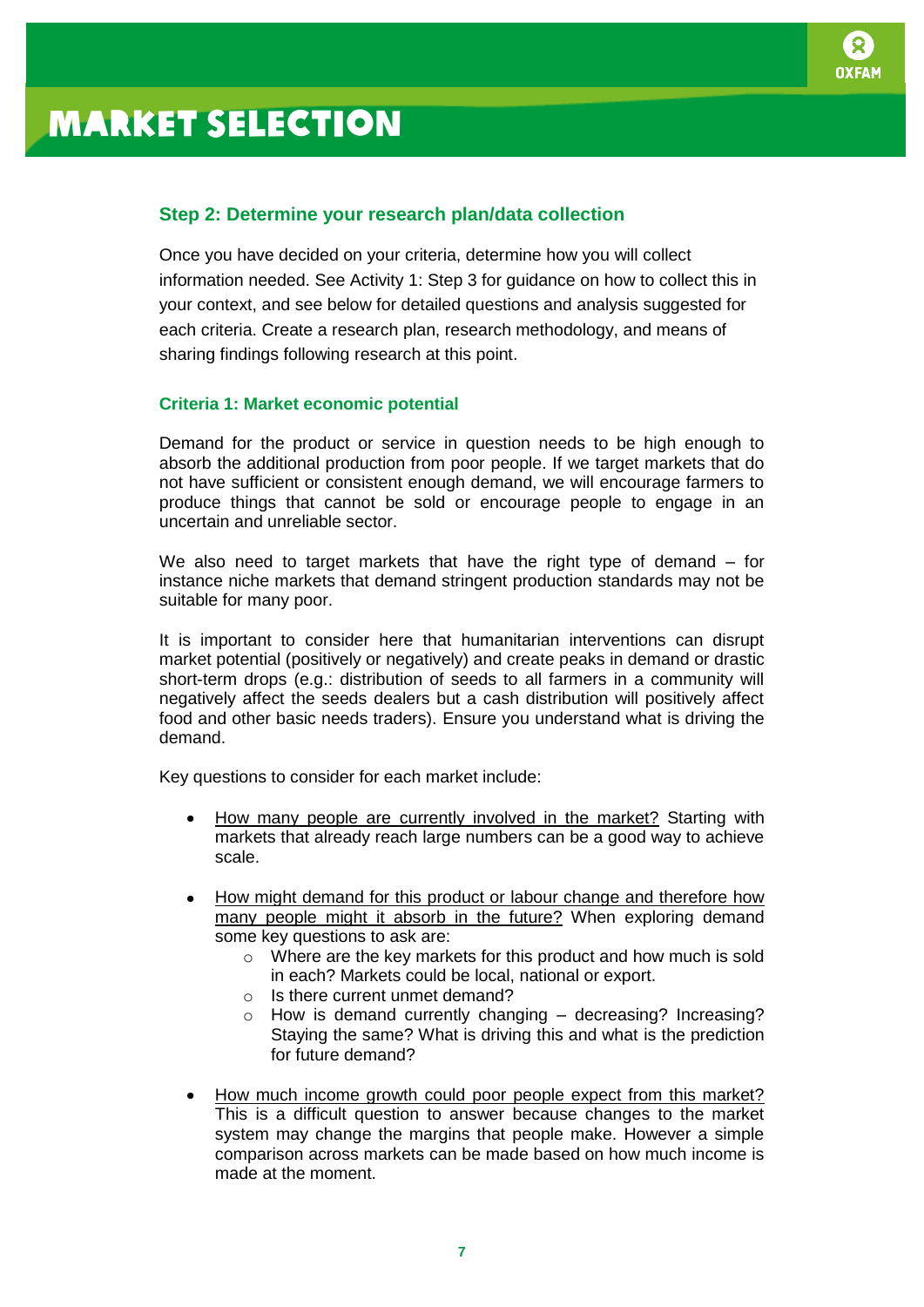

- What are the production standards required in each market and how do these relate to producers in Impact Group? Some markets may require specific standards that poor farmers struggle to adhere to. This could mean that poor farmers are excluded even if a market is expanding.
- Are there any seasonal patterns to demand? This will be interesting to compare with seasonal calendars. Opportunities may be greater when demand is aligned to periods of low income from other sources.
- Is there demand for by-products? This will increase the potential value to be gained from a particular crop, livestock or any market system.

#### **Criteria 2: Risk reduction and resilience**

Although it is only a small part of how we tackle risk, an understanding of risk and vulnerability is important to ensure that we do not select markets that will make poor people more vulnerable or markets that are likely to collapse in the event of a shock. It allows us to design 'smart' market development programmes that will be resistant to shocks and that provide a foundation for resilient livelihoods.

Key information you need to know in order to integrate an understanding of risk into market selection includes:

- What are the main risks likely in the area and what is their likelihood and potential severity? In situations where severe sudden shocks are a regular occurrence this may be simple. In other locations, shocks may be slow to onset and require more investigation.
- How will the identified risk impact on production of different crops? Different crops will be affected by shocks or vulnerabilities differently. In some cases climate change may mean that traditional crops are actually the ones that are most vulnerable. As a result in areas prone to regular shocks, it is essential that you consider new types of market that offer more secure long term opportunities and that contribute to building resilience
- How are men and women and different socio-economic groups affected differently by risk and how does this affect markets? Women are affected by specific risks that may be specific to certain markets (e.g. that require them to walk long distances to a market). Poorer groups may be differently affected. Information related to gender, social norms and protection can be obtained from these relevant tools:
	- o Rapid Care analysis
	- o Violence Against Women
	- o Social Norms Analysis
- How will the identified risks or recurrent crisis impact the functioning of the market systems?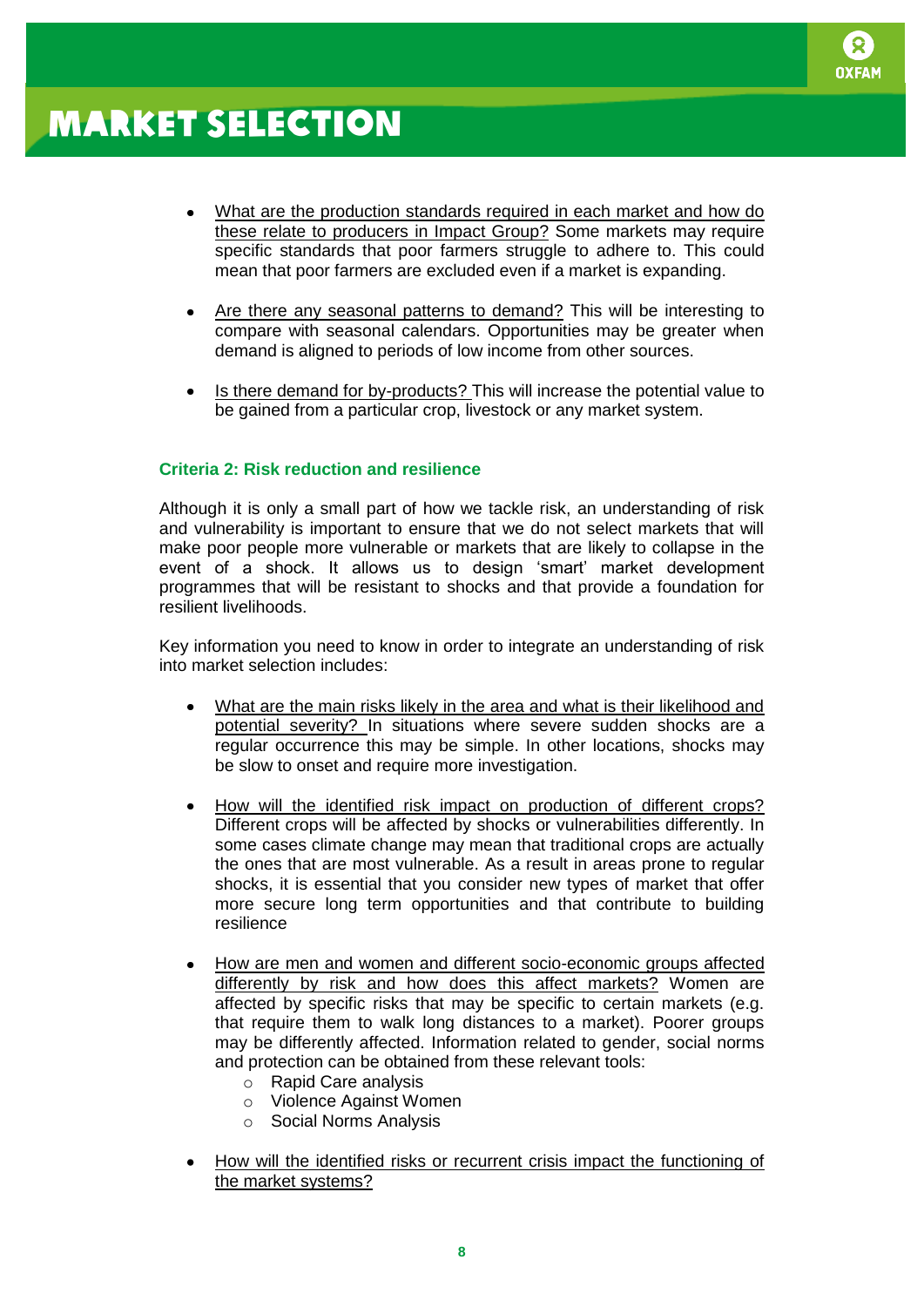

Markets will be affected differently by shocks. An example of a market being affected by a shock is the fragmentation of a supply chain in the event of a disaster or the exit of critical traders in the event of a conflict. Some markets will be more resilient to shocks than others or will provide more opportunities to manage this risk. The PCMMA<sup>2</sup>/VRA guidance will allow you to identify those impacts and disruptions linked to a particular shock on specific market systems and on people's livelihoods.

#### **Criteria 3: Labour opportunities**

If a market system is likely to provide significant labour opportunities, it will benefit vulnerable people who do not have so much access to land or to stable employment. This is particularly important in areas where labour opportunities provide a key part of the livelihood strategy of the poorest.

Labour opportunities available from a market system may be dependent on certain levels of skill and may only occur at certain times of year.

Key questions to consider for each market include:

- Where are current labour opportunities in the market? (E.g.: production, processing, transport etc.) Are these opportunities likely to increase if the market becomes more developed? What are terms and conditions like for these opportunities (you do not want to push people into situations where they are exploited and made more vulnerable)
- What are the entry requirements required for someone to participate? (E.g.: skills, assets etc.). How likely is it that people from the Impact Group will be able to meet these? What about differences between men and women?
- What are the labour opportunities for women? (If not covered by first bullet point) Are they fair opportunities that provide good working conditions, are free from exploitation and abuse and do not perpetuate negative stereotypes?
- How does seasonality of the labour opportunities fit in with other demands on time? (E.g.: seasonality – and how consistent is labour demand during the year)

For labour market considerations in a post-shock context, see the following box.

 2 Juillard, H. (2014) 'Pre-crisis Market Mapping and Analysis Step-by-step Guidance for Practitioners' Oxfam, IRC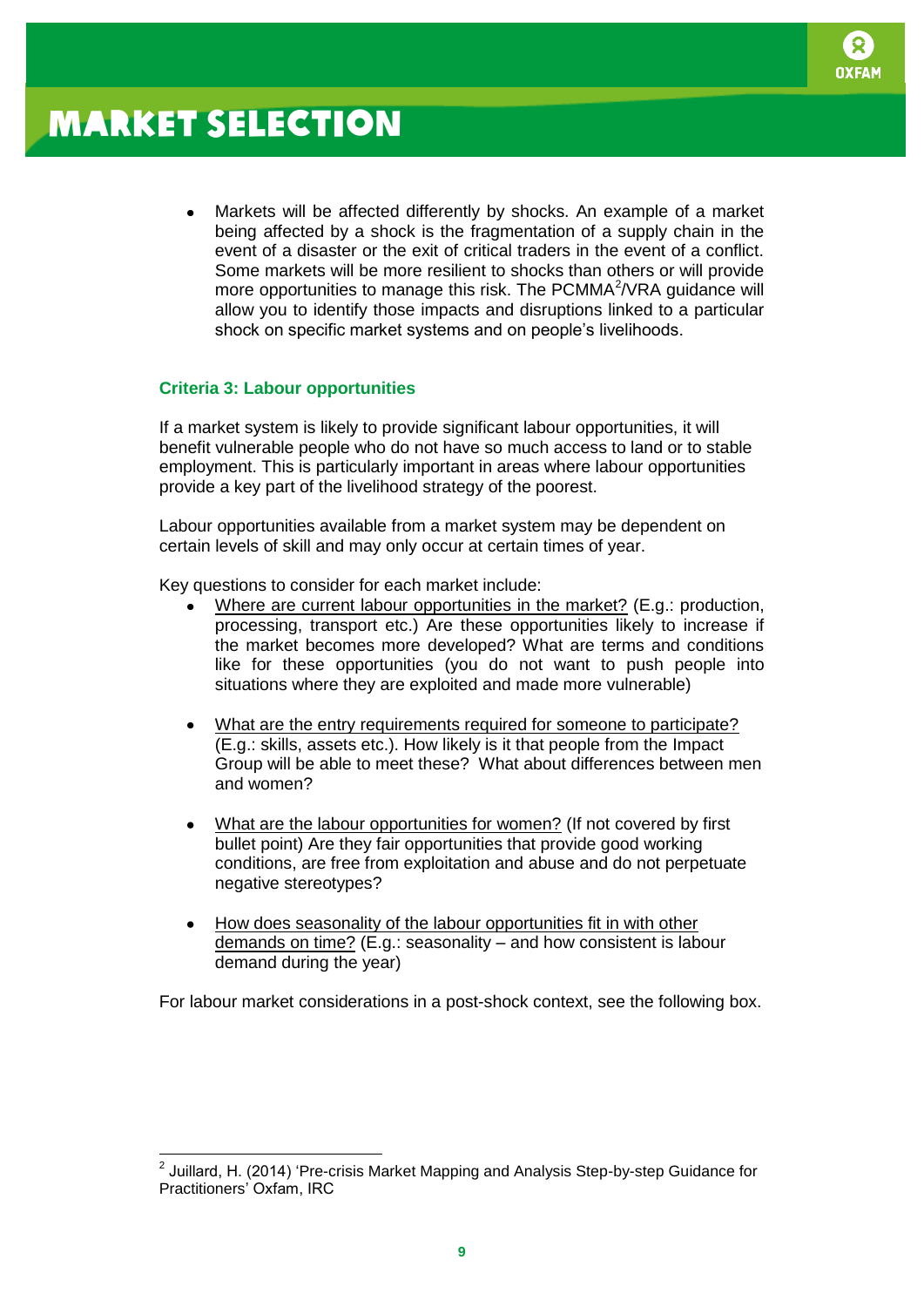

### **Post-shock labour markets.**

In a post-shock context, the following questions may be useful in understanding the labour market environment and infrastructure before and after the crisis<sup>3</sup>. For additional guidance on post-shock labour market analysis and a comprehensive list of potential key informants please refer to 'Labour market analysis in humanitarian contexts, a practitioner's guide'<sup>4</sup>

### **General**

- What are the unemployment rates?
- What are the main industries? Potential growth sectors?  $\bullet$
- What are the government's economic priorities?  $\bullet$
- Where are most people employed?
- Is labour largely formal or informal?
- What is the landscape for self-employment/entrepreneurship?

### **Regulations/norms**

- What are the national regulations related to labour? How does this differ for specific groups (i.e. refugees, IDPs, women, minority groups)?
- What status or documentation is required to work?
- What are the unwritten local rules related to labour? How does this differ for specific marginal groups, by religion, linguistic group, gender or refugee status for example? What are the main exceptions? Are there informal hiring practices (nepotism, etc.)?
- Which formal institutions govern labour? Are there informal 'organisations'  $\bullet$ that influence labour, e. g. large labour agencies or 'gang' operators?

### **Population movements**

- What are the displacement patterns and drivers?
- Are there movement restrictions for particular groups?

## **Tensions, conflict and power analysis / social cohesion<sup>5</sup>**

What is the impact of regulations related to labour on different groups (host population/IDPs/refugees/vulnerable groups/women/)?

#### **Gender and vulnerability**

How are women, men, male and female children, adolescents, youth and other vulnerability groups affected in different ways?

#### **Key Labour Market Infrastructure, inputs and labour market support services**

- What changes have there been before and after the crisis in equipment,  $\bullet$ skills, knowledge, transport, and access to labour markets?
- $\bullet$ How have changes in trade patterns, e.g. resulting from border closures, affected labour markets?
- What impact has the crisis had on wage rates?
- Is there a financial service infrastructure? Can people access credit?

4 Source: Truelove, S. (2015 'Labour market analysis in humanitarian contexts, a

  $3$  Recommended in Albu, M. (2010) 'Emergency Market Mapping and Analysis'

practitioner's guide'. Save the Children and International Rescue Committee 5

[Harb, C, & Saab, R. \(2014\). Social Cohesion and CLI assessment](https://data.unhcr.org/syrianrefugees/download.php?id=) – Save the Children report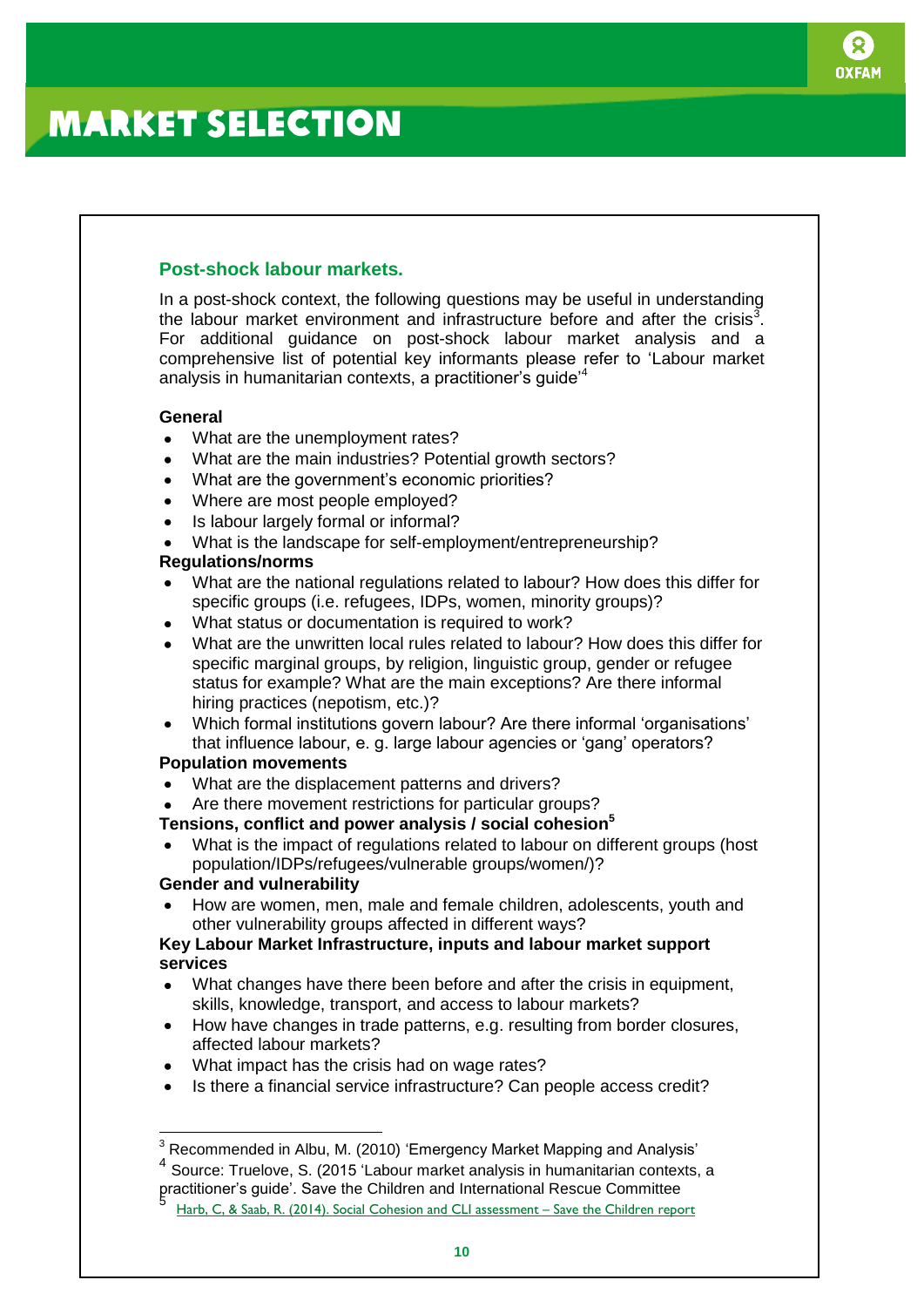

### **Criteria 4: Food security**

Food security can be improved using the market by

- Increasing incomes and the purchasing power of poor people (including through increased access to employment opportunities)
- Increasing access to services and inputs that result in increased home production of food
- Addressing market problems that affect the supply of food (e.g.: transportation, speculation resulting in food supplies being withheld), be it seasonal or permanent.

Some of the specific issues you may want to explore include:

- What are the sources of food? Which markets are going to be important for addressing food security? These may be crops grown at home, or bought from markets (produced locally or imported), gifts, from barter or salary paid in kind.
- Don't just consider which is the staple food consumed most of the time. Also consider what are the alternative food preferences in the area and the food substitutes, the food that is less preferred but acts as a substitute for preferred food in lean times because it may be cheaper or more easily accessible. This information allows you to identify which market systems are critical and how this changes during the year.
- How does the seasonality of crop availability affect food insecurity? Food insecurity can be seasonal. Crops that can be produced during food insecure periods may be of more interest than crops that can only be grown at other periods.
- How is food being procured? Food security will be addressed differently in a community purchasing their food with money obtained through employment, rather than with money from remittances or from crop sales. Activities like vegetable production can help to ensure food security (own consumption, sold for purchasing cereals, etc), so it is good to check whether people practicing vegetable production in winter times are less food insecure for example. If your answer is positive to this question, it means vegetable production contributes to food security and therefore you might consider one of these markets as your critical market for analysis and intervention.

Knowing this will allow you to target markets that will directly improve food security and prevent focusing on the wrong markets, i.e. if food is purchased using earned cash from employment we know that the employment market will be a key one, if food is purchased using earned cash from crop sales, we know that increasing production will increase food security, etc

What is the contribution of migration in food security in the target area? Understanding the contribution of migration to food security (for example because migrants pay for food for their families staying at home or send money during lean times) will perhaps not directly guide your market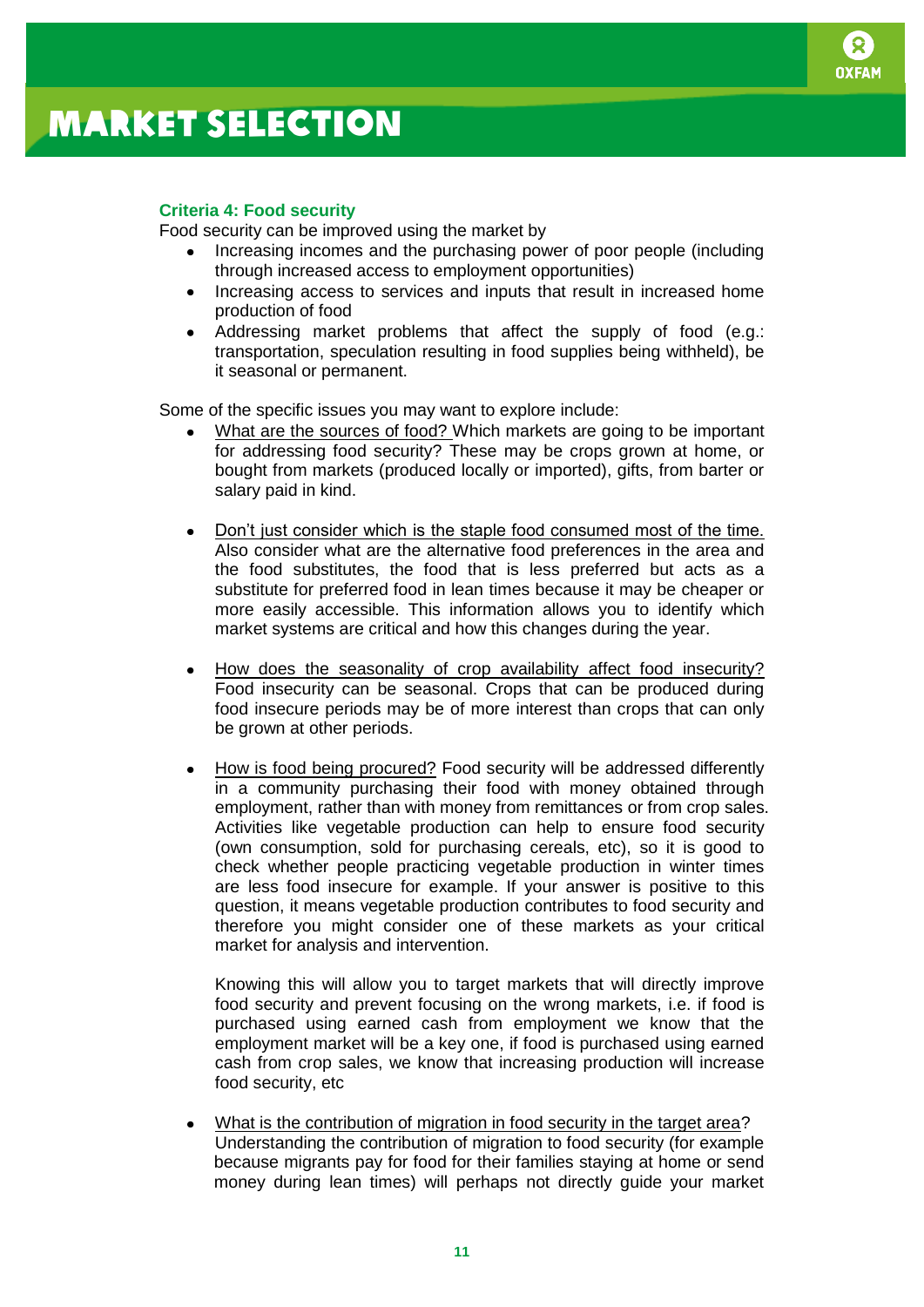

selection but you should keep this factor in mind when looking at different criteria and scoring your long-listed markets.

#### **Criteria 5: Farm systems and environmental impact**

The development of agricultural markets implies changes to farming systems. We are interested in ensuring that farm systems are suitable for the resources and time that poor people have and protect environmental and common property resources.

The following questions can form the basis of simple research involving farmers from each of the economic categories targeted as well as agricultural extension workers and other experts who can provide specialist technical information on agricultural systems in the area.

Some of the specific issues you may want to explore include:

- How will development of this market affect common property resources? Common property resources (e.g. forest, water) can be threatened by the development of certain crops and land uses. This particularly affects low income groups with limited secure access rights. As well as influencing market selection this issue may influence subsequent planning (e.g. it raises the importance of participatory land use planning). What common property resources are important for the Impact Group? Are these resources likely to be utilised in the development of this crop? How secure are the rights of the Impact Group to use these resources / are they likely to experience reduced access if this market develops?
- Will the market promote sustainable agriculture? Is it a market that is suitable for sustainable agriculture or one that will lead to high use of artificial inputs, over-use of land and scarce water resources? What forms of input are being encouraged in the market by suppliers and extension agents? Are there organisations that support sustainable production of this crop?
- Do poor people have sufficient control over the right type of assets? Different crops will require different amounts and types of land and will require different degrees of land investment. They will also require different levels of inputs and finance. For chronically marginalised groups, do they have the assets required? If not, is it likely that asset transfers could be successful?
- What type of land tenure do the Impact Group have? Does the crop targeted require investment in any form of land use development? How likely is it that the Impact Group will be able to do this under their tenure arrangements? Is there any evidence of land being appropriated when agricultural production increases in value? Could this apply to this crop and for this Impact Group? What type of physical conditions does this crop require (e.g.: rainfall, temperature, soil type, aspect, drainage, farm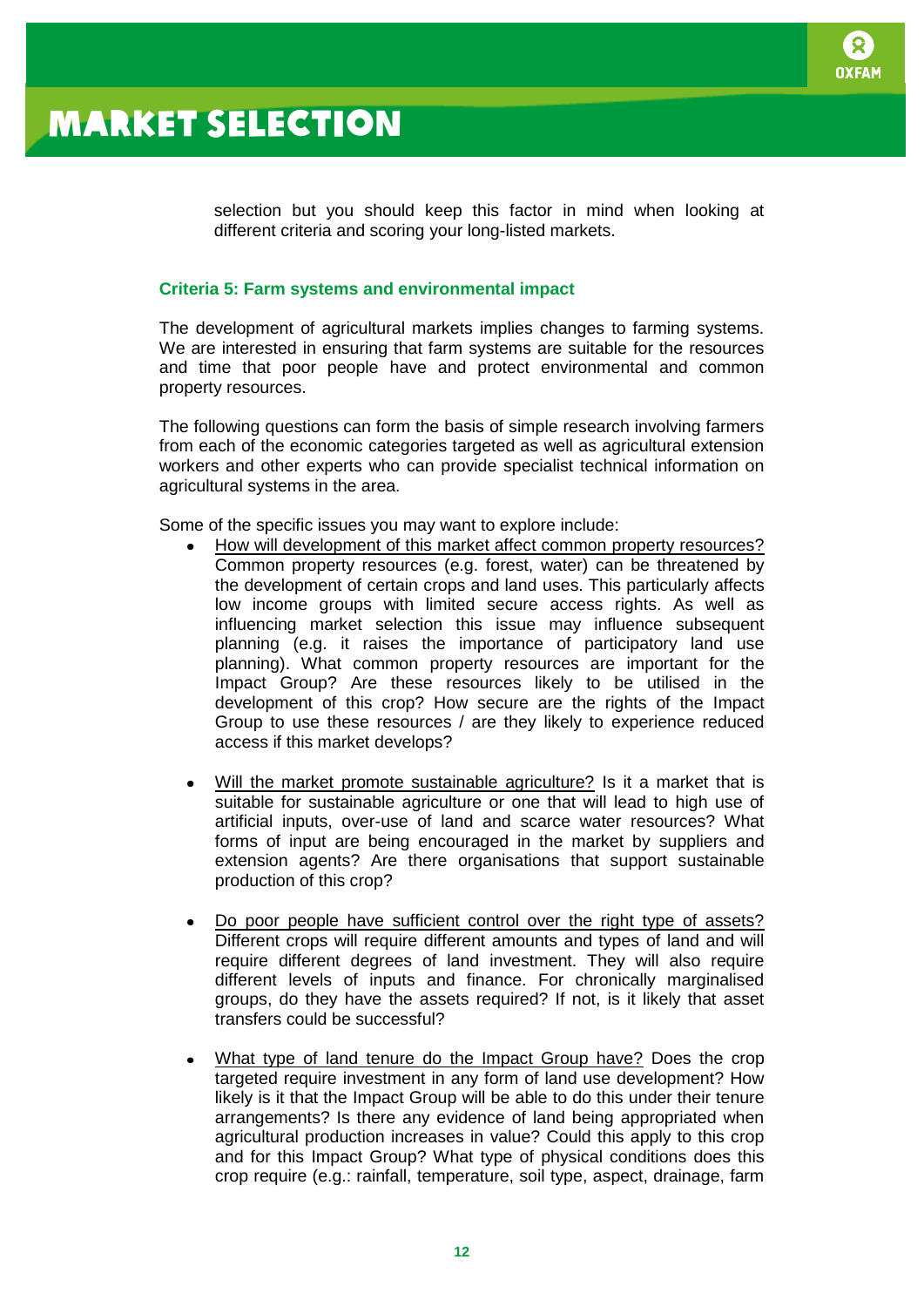

size) and do these compare to the resources available to the Impact Group?

Does the market fit in with the current seasonality of labour demand?  $\bullet$ Labour demands on people vary across the year. Crops that demand more work at existing peak labour times will not be viable. Crops that have high work demands in periods of low activity will be attractive. So how do specific crops fit in with seasonal work demands and activity calendars?

#### **Criteria 6: Women's economic empowerment and gender**

Consider the following key question:

How much does the market provide an opportunity for women to engage meaningfully in a way that increases their income, voice and well-being?

It is critical that you look at more than just income opportunity but also consider control over resources and influence in decision-making.

**In a post-shock situation:** it is worth exploring if any of these issues provide opportunities for change that did not exist before.

Some of the specific issues you may want to explore include:

- Do women have control over the assets required for this market? Different crops will have different requirements in terms of the amount of land required, the type of land and investment in land development needed. Consider ownership and use of land, the type of land and also the ability or right to invest in land development (e.g. to introduce land improvements such as irrigation). Also consider if women have ownership or control over productive resources that might be necessary such as pumps.
- Do women have access to the finance required? Consider the  $\bullet$ investment required for a particular market (e.g. inputs, land improvement, transport etc). Finance can come from formal or informal providers of credit. This can include Savings and Loans Associations, often critical for women, as well as micro-finance institutions and Banks. It is also vital to consider social norms that determine what how much control women have over household finances and what women can spend money on.
- Does the market provide value added opportunities for women? In many sectors women will be consigned to lower value activities such as production whereas men may control higher value addition opportunities. Sectors where this is not the case can be encouraged. Do women have opportunities to engage in value added activities? Will they be constrained if they try to do so? One way in which women can be constrained from gaining value is from limited physical access to markets. Limits may be caused by cultural constraints on mobility, security concerns or simply the cost of transport.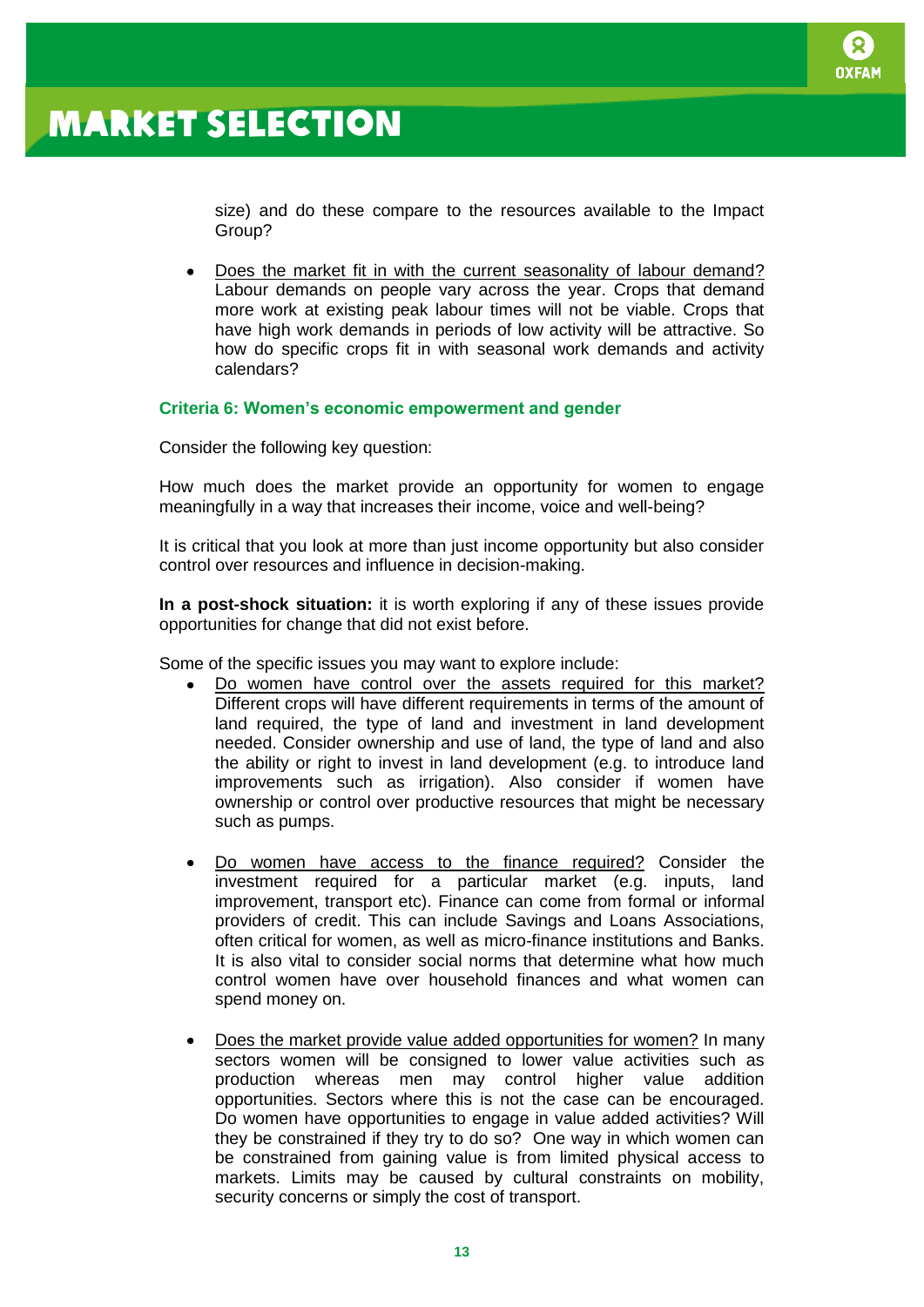

- How will the market be affected by time poverty? Women's time poverty is often an issue and will determine which crops provide the most significant opportunity a lot of the time. What time do women have available to engage in economic activity and when is this – and how does this compare to the demands of the particular market being assessed?
- Do women have the capacity / skills required in the market? The type of capacity and skills required in markets may vary. It is worth comparing these requirements with the skill and capacity levels of women.
- Do women's collective organisations exist in this market? Women's collective action has been shown to make an important contribution to women's empowerment. Collective action is often organised via sectors and so it is worth considering any difference in the organisation of collective action across markets.

### **Criteria 7: Capacity to respond to increased demand in a post-shock context**

A key criterion for humanitarian programmes utilising cash transfer programmes is that markets can respond to an increase in demand for a range of commodities over a short period of time. The importance of supply chain elasticity is greater for commodities in which there are concerns regarding the following: quality, quantity, prices and lag time for delivery. Therefore, the importance of market system analysis in humanitarian responses tends to be more vital when considering fragile, non-competitive and integrated markets or market systems for commodities/ services that are not regularly required in large quantities (of a specific quality) within a short timeframe. This generally tends to apply to assets required for shelter and livelihoods, including skilled labour for construction.

Some of the specific issues you may want to explore include:

What volume of commodities or scale of service(s) needs are likely to be purchased in the implementation area, and from which market places? Which markets are going to be important for addressing needs (long and short-term)? With regards the volume of commodities/ scale of service(s) requirements, what is the total demand that is likely to be placed on the market systems. This analysis will require coordination with other agencies to get a sense of the 'aggregate demand'.

It is important to also consider the requirements of non-targeted communities and businesses, especially with regards the demand for labour and shelter materials.

On the basis of this analysis, key market systems for commodities and services that require further analysis will have to be prioritised.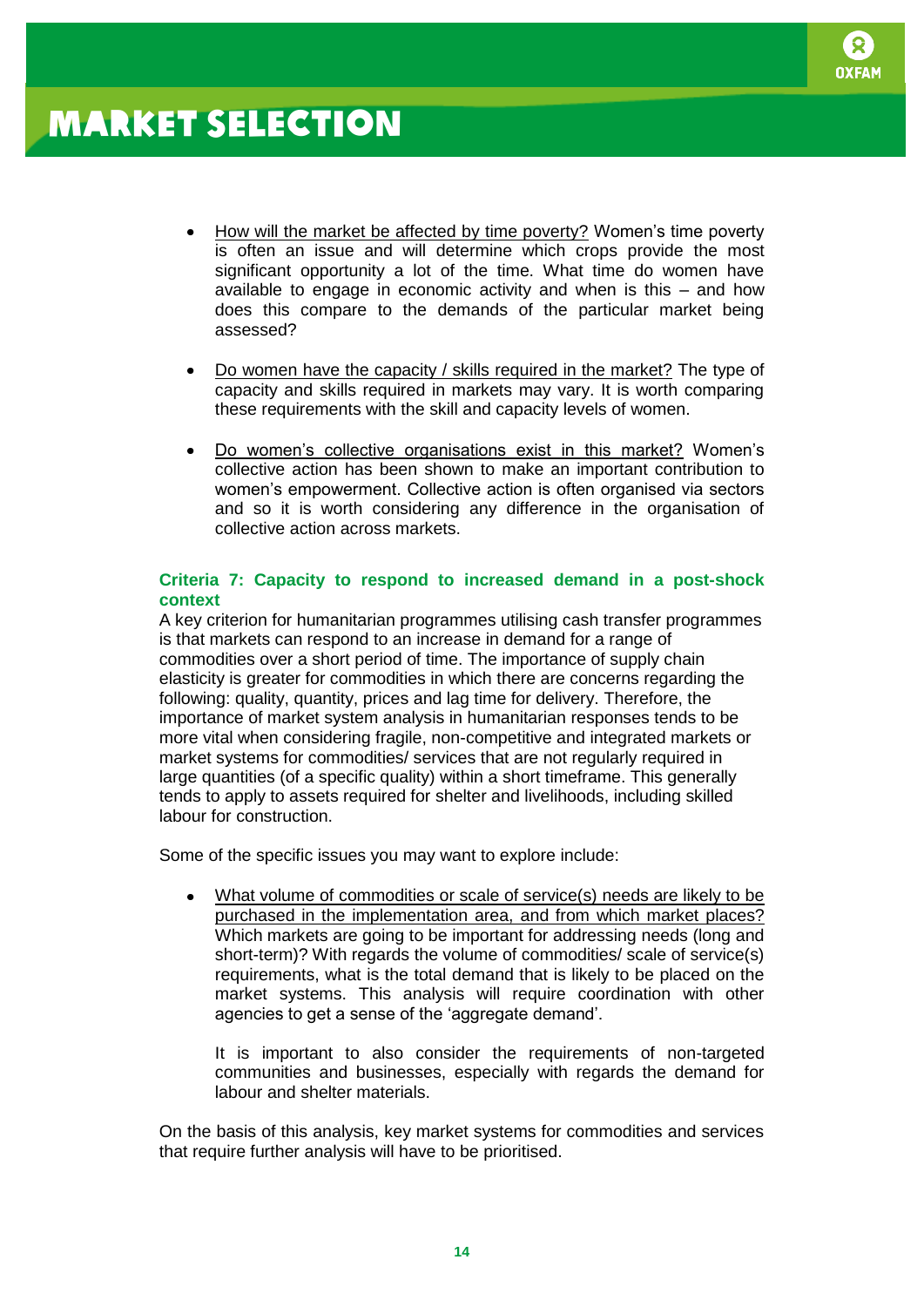

- What is the normal carrying capacity of the market systems? Important to consider the 'normal' capacity of the markets – what demand of need/ volumes are they used to catering for.
- To what extent have these markets been damaged by the shock? What is the current capacity for these items? Is the market in a state of recovery – if so, how long will it take to recover to a level of supply equal to that prior to the shock?
- What actions will support market recovery? Market based interventions are commonly implemented alongside activities that meet the immediate needs of shock-affected communities, often complementing each other.
- Will the market system(s) be able to respond to the increase in demand in commodities/ services a timely manner and at a reasonable price? This is the case if:
	- o The predicted demand via the cash programme is within the post-shock capacity of the market, or within the recovery timeframe
	- o Market based interventions enable sufficient market capacity
	- o Market capacity from other (un-affected) areas can be harnessed to meet the needs

## **Activity 3: Short-listing markets**

### **Step 1: Discuss each market**

Once you have collected your data from Activity 2, with your team, and other stakeholders, discuss what this means for each of your chosen markets. This is best done collectively because data can be interpreted in different ways and it will be interesting to bring different perspectives together.

This is an iterative process, and benefits from frequent questioning at a group level to enable discussion and debate. If there is insufficient confidence in the gathered data, a re-design of research plan to fill in data gaps and new discussions is required.

For each market undertake the following steps:

- 1. Go through each of the criteria you have identified one by one and the rationale for deciding on those criteria.
- 2. Review the evidence that has been collated and discuss how well the market has responded to the criteria. The discussions held need to bring all of this analysis together to draw a conclusion on how this market compares to other markets.

For example ask: '*From the evidence gathered does the market for maize provide a significant opportunity for the economic empowerment of women?*' This may be the function of several different factors (e.g. do women have the land required? Are they able to capture value in the maize market? Do they access to the necessary inputs etc? Do they have the time required?)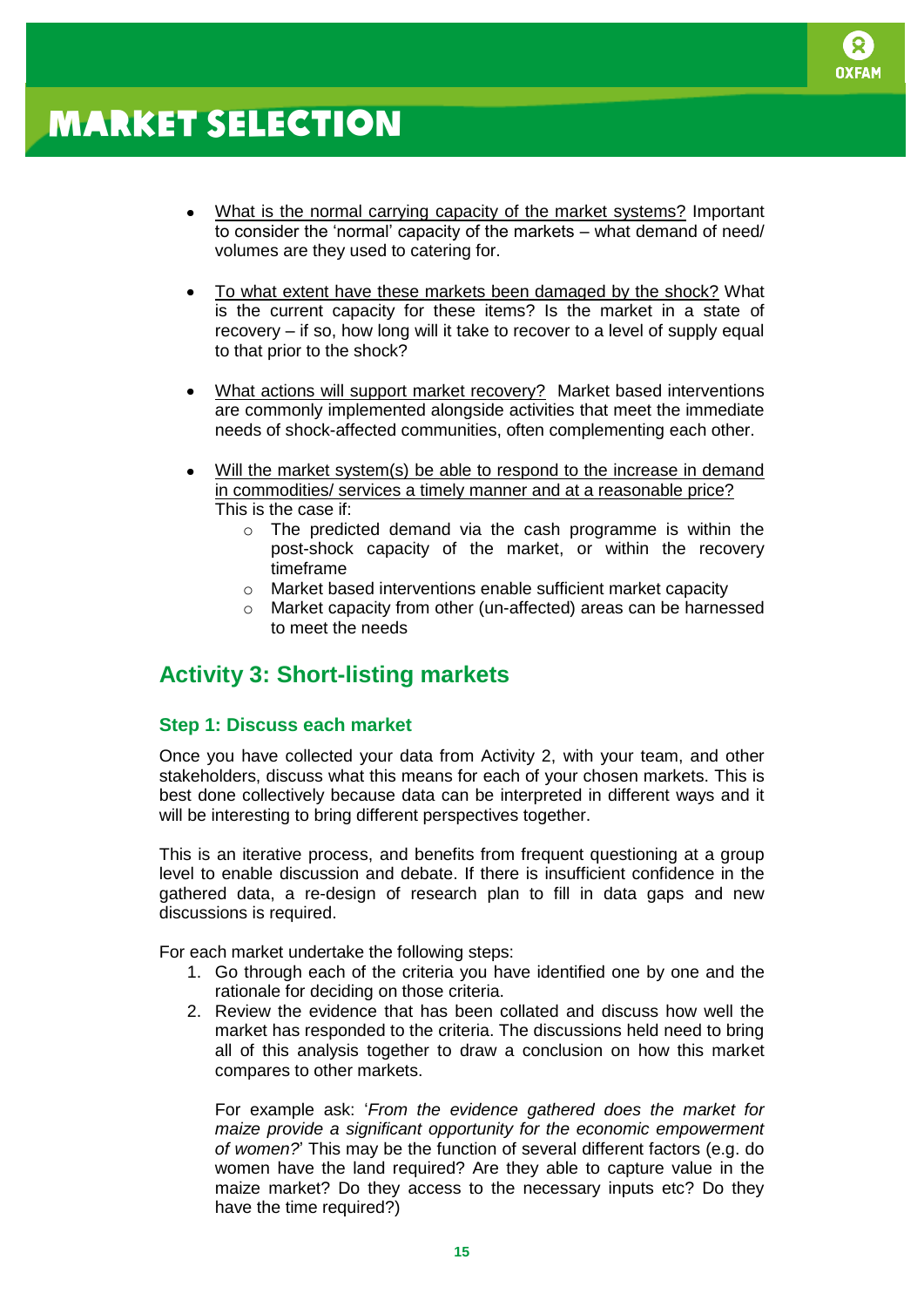

### **Step 2: Score each market**

Based on the conclusions, give each criterion a score. Use a simple chart and score each criteria from between 1-10 from the lowest to the highest (see below). Separate scores for different socio economic groups (see below) may be necessary, if this is relevant to the Goals. This can be enlightening and can reveal how different markets will affect socio economic groups differently.

The tables below provide examples. In this example each market has been assessed against four criteria and two socio economic groups have been considered (additional socio economic groups and criteria is possible).

| Criteria / socio econ. group | <b>Very poor</b> | <b>Market ready</b> |
|------------------------------|------------------|---------------------|
| Women econ. empowerment      |                  |                     |
| <b>Risk</b>                  |                  | 5                   |
| Market potential             |                  |                     |
| Food security                | 3                |                     |
| <b>Total</b>                 | 12               | 23                  |

#### **Market: Maize**

#### **Market: Goats**

|                         | <b>Very poor</b> | <b>Market ready</b> |
|-------------------------|------------------|---------------------|
| Women econ. empowerment |                  |                     |
| <b>Risk</b>             |                  |                     |
| Market potential        |                  |                     |
| Food security           |                  |                     |
| <b>Total</b>            | 19               | 19                  |

#### **Market: Sorghum**

|                         | <b>Very poor</b> | <b>Market ready</b> |
|-------------------------|------------------|---------------------|
| Women econ. empowerment |                  |                     |
| <b>Risk</b>             |                  |                     |
| Market potential        | 5                |                     |
| Food security           |                  |                     |
| <b>Total</b>            | 25               | 22                  |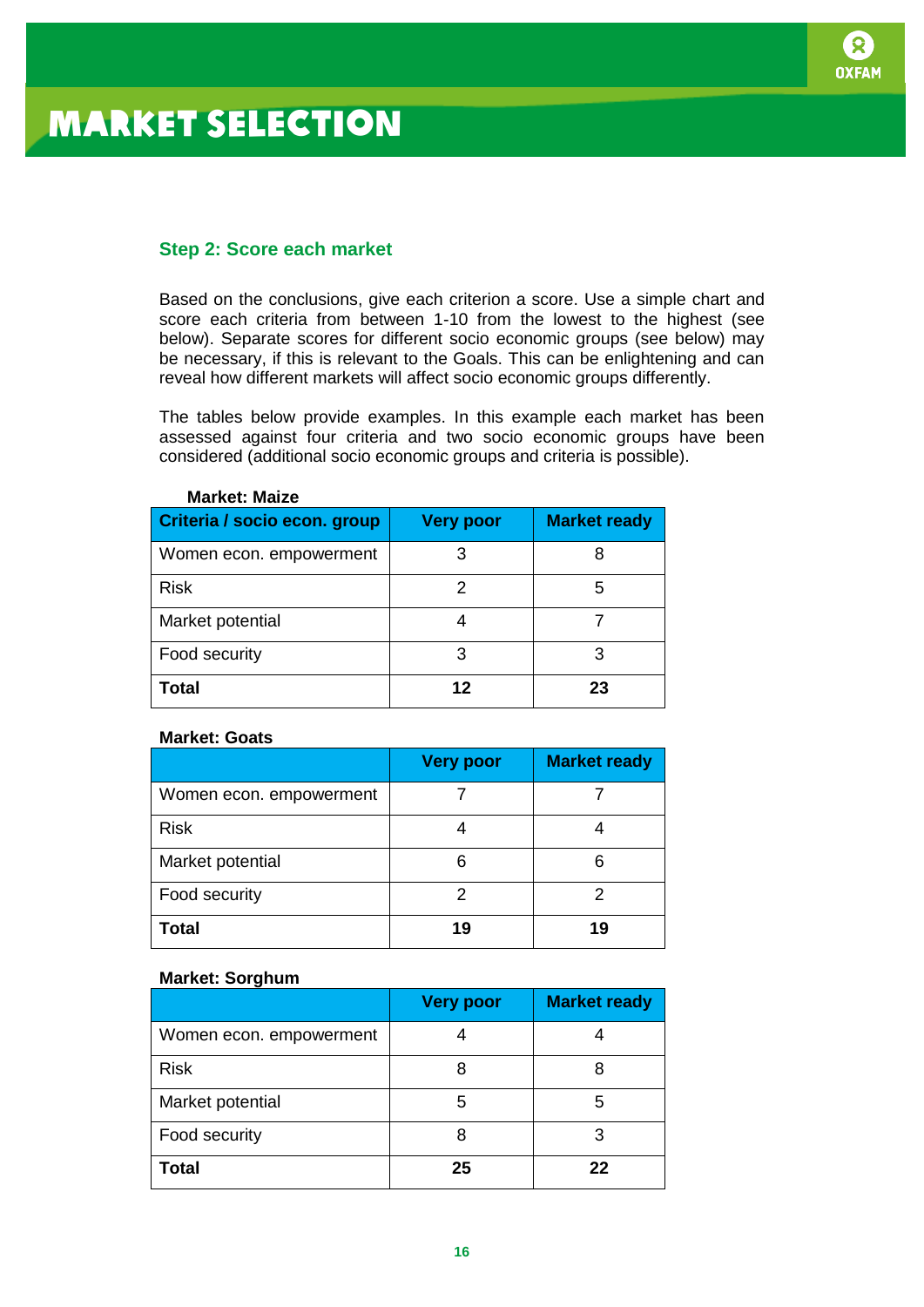

By the end of this step the long-listed markets should have scores associated with them on the basis of the criteria selected and the discussions taken place.

### **Step 3: Practical considerations**

A high score does not necessarily mean the market is the best for your intervention. Bringing in other organisations, partners, beneficiaries and other stakeholders, discuss the additional features of the markets that have scored highly, and the practicality of engaging with them. For instance:

- Markets that may have multiplier benefits. For instance in some places a crop like sorghum may also provide an important input into another sector such as fodder for livestock. So developing one market may address a constraint in another.
- Markets that may provide the programme with opportunities to achieve multiple goals (e.g. that combine food security with income or that are suitable for different socio economic groups etc.).
- Oxfam and partner's expertise and capacity and how that fits in with different markets.

#### **Step 4: Assess the potential for systemic change**

You now have an idea of which markets will be useful for your intended goals. However, the information collected thus far in this assessment process will not inform us of the potential of each market to change systemically and, as this is a long-term intention of GEM projects, it important to assess this potential when short-listing markets.

Note that markets will differ in their ability to change. Consider the difference between a market in which there are multiple companies to engage with, progressive social enterprises, a functional enabling environment etc.; and compare this to a market in which there are aggressive monopolies, political interference, dysfunctional value chains etc. Even if the latter has large demand, it may provide too difficult an operating environment for a transformational change process.

It is not suggested that markets that have constraints to systemic change are to be avoided. GEM aims to facilitate change and that means addressing such constraints. However, changing the nature of markets is difficult, so identifying possible opportunities is key. Practically, this means selecting markets in which there is a meaningful chance of significant systemic change taking place.

Preliminary, *quick* market mapping (using Step 1 of the Market Mapping guidance document) at this stage is designed to help identify major problems or opportunities that may exist. It is better to identify these at this point so that they influence your decision on market selection. This process tries to mitigate a situation where a major problem that threatens goals is identified only after resources have been invested into a programme.

In a small group produce a preliminary market map for each short listed commodity. Include people who know something about the product. Invite key